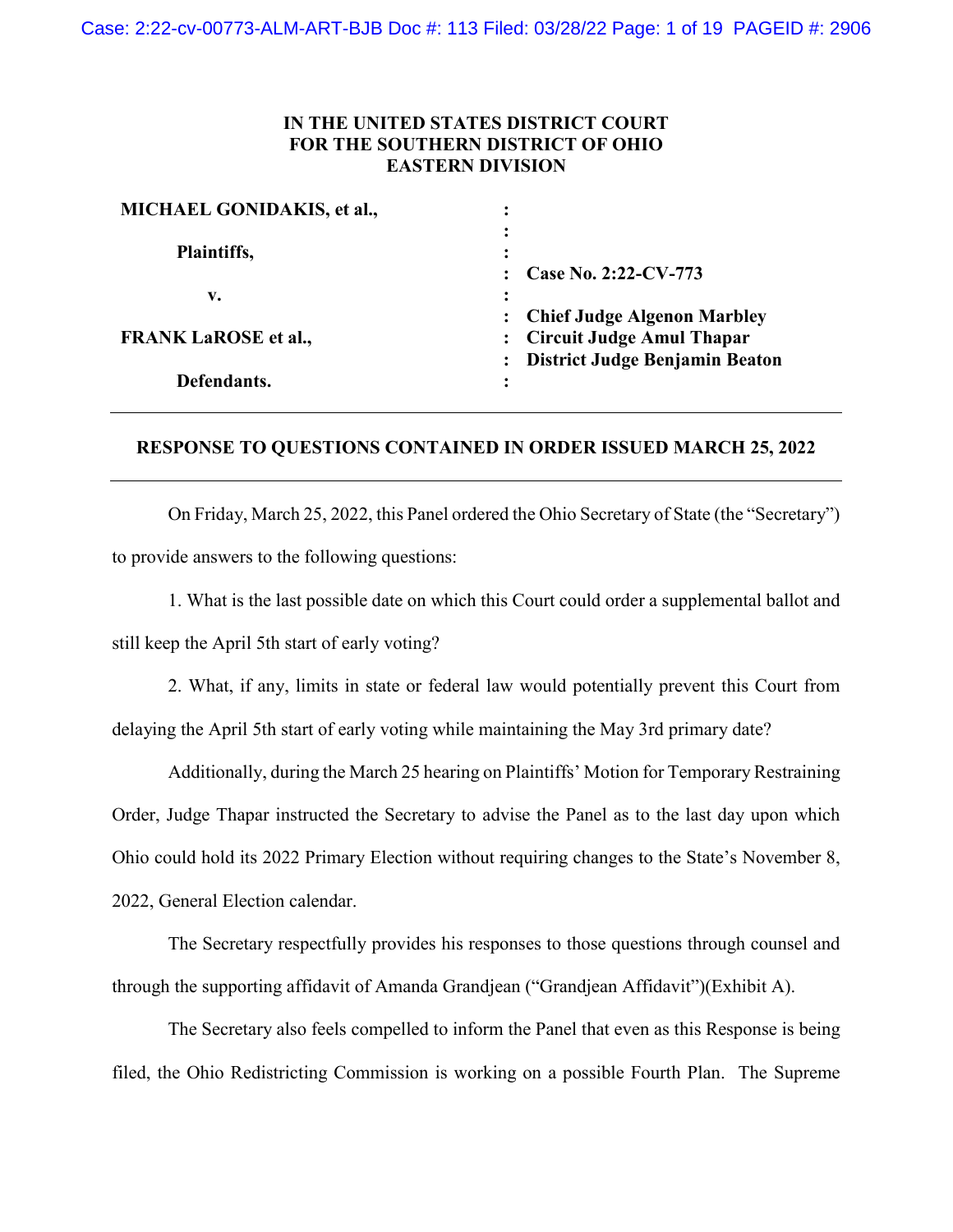Court of Ohio's March 16, 2022, opinion and order invalidating the Commission's February 24, 2022, General Assembly district plan (i.e., "the Third Plan") ordered the Commission to reconvene and adopt a new district plan (which would be the "Fourth Plan") no later than today, March 28, 2022. As of the Panel's 5:00 pm deadline to file this Response, the Commission has not yet adopted a Fourth Plan but may do so later this evening. So, the Secretary's responses that follow are based solely on the Third Plan of February 24, 2022, which Plaintiffs request this court to adopt for a May primary election. Depending on the ultimate outcome of the Redistricting Commission's proceedings later this evening, the circumstances of holding the 2022 primary election may change yet again. The Secretary, through counsel, will likely need to update the Panel, either tomorrow or at the Wednesday, March 30, 2022 hearing on Plaintiffs' motion for a preliminary injunction, on what a Fourth Plan's effect will be on the 2022 primary election.

## **OHIO'S ELECTION SYSTEM:**

Some context first. The Plaintiffs in this case seek extraordinary relief – an injunction that would require the Secretary and Ohio's eighty-eight county boards of elections (the "county boards") to conduct a primary election for Ohio's general assembly candidates on an extremely compressed timeframe that would all but guarantee that they could not meet the ordinary timelines of state early voting and federal UOCAVA laws. Even more, Plaintiffs' requested relief would require the Secretary and the eighty-eight county boards to conduct Ohio House and Ohio Senate primary elections based upon a redistricting plan that was rejected by a majority of the Ohio Supreme Court as not complying with Article XI of Ohio's Constitution. To say the least, these are no small things. To understand the extraordinary nature of what the Plaintiffs ask this Court to do, we should outline what an "ordinary" non-presidential primary election in Ohio looks like from the ground up.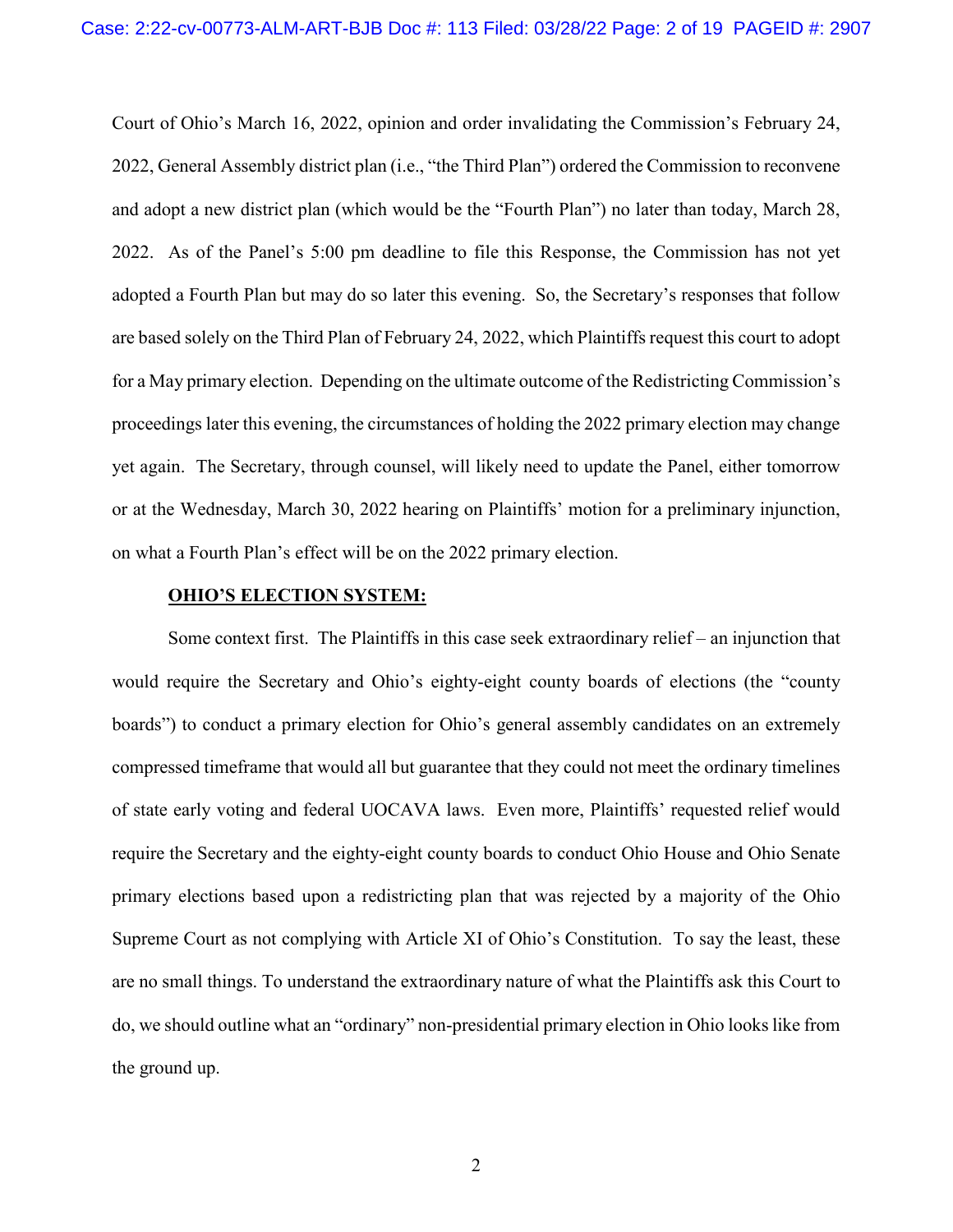Ohio is a decentralized, bottom-up election administration system. Ohio's 88 county boards of elections perform the bulk of the day-to-day functions required for election administration, with direction from the Secretary in the form of written directives and advisories. Each county board has vastly different levels of funding, human resources, and technological capabilities. There is no statewide uniformity over the types of election systems that the county boards utilize. Each county board utilizes a different voting system. Those difference include which election management system, voter registration system, and election pollbook system that particular county board has chosen to implement. *See* Ex. A, ¶ 7. The reality of the election administration process in Ohio is that there are 88 separately directed elections occurring simultaneously, with support and oversight from the Secretary. And while adhering to Ohio laws for the preparation and holding of elections, each county board of elections may accomplish those tasks in different ways. There is simply no single, metaphorical button that can be pushed to stop, change, restart, or redo an election at the same point in each county board of election's election administration timeline.

Ordinarily, there are 90 days between the candidate filing deadline and Election Day with legislative districts known to the boards of elections long before the filing deadline and with their voter registration systems and voting systems having those districts already programmed. In that 90-day period, the county boards are hard at work processing absentee ballot requests and administering the election. This time is necessary to comply with the following statutory requirements and deadlines:

> a. 78 days before primary election - Boards of elections certify the validity and sufficiency of partisan candidates' petitions (Ohio Rev. Code § 3513.05).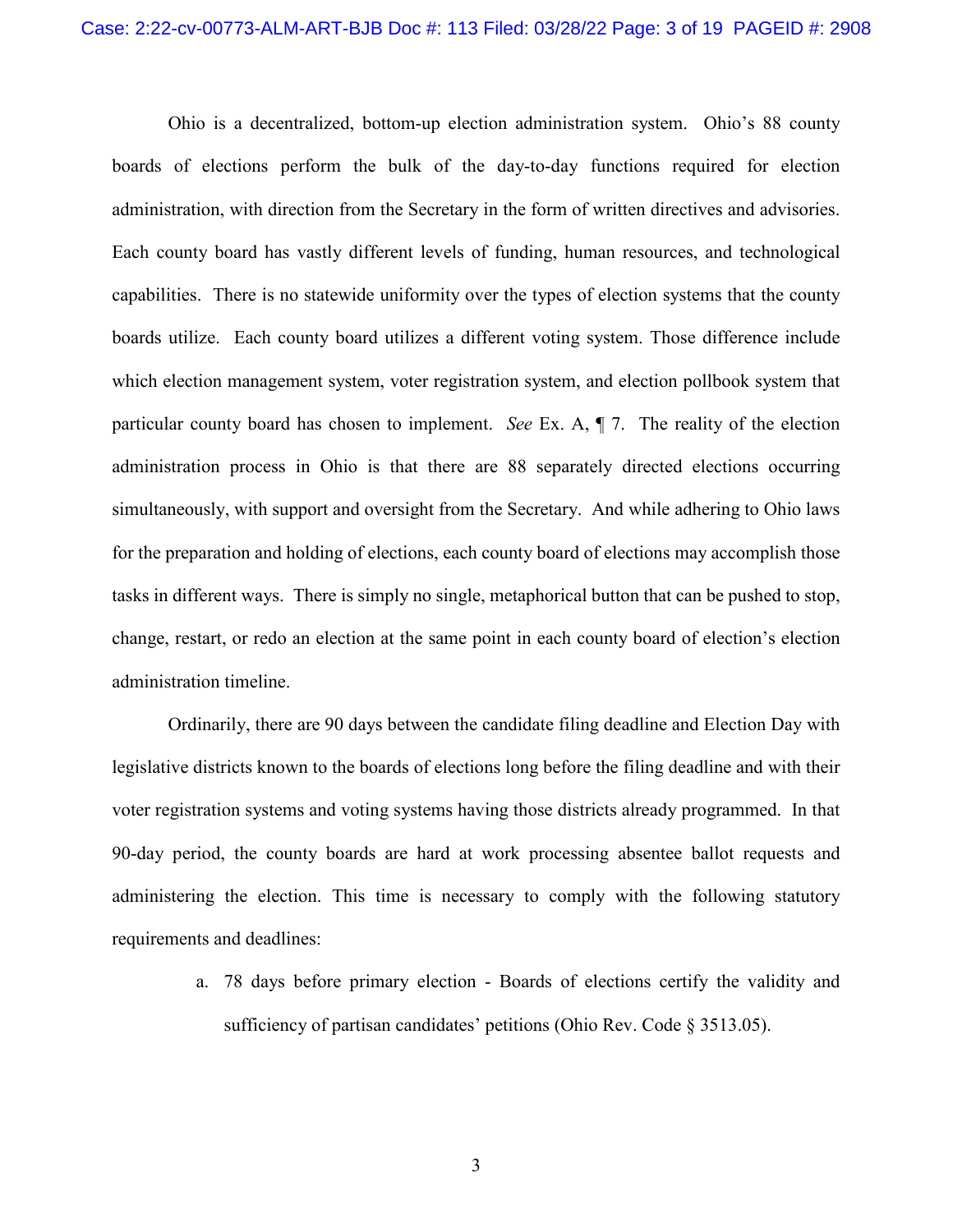- b. 74 days before primary election Protests against partisan candidates' petitions are filed (Ohio Rev. Code § 3513.05).
- c. 70 days before primary election Boards of elections of the most populous county in a multi-county subdivision certify names of all candidates to other boards of elections (Ohio Rev. Code § 3513.05).
- d. 46 days before primary election Uniformed and Overseas Citizens Absentee Voting Act ("UOCAVA") absentee ballots are ready for use under Ohio Rev. Code § 3511.04 (and 45 days before the primary election under federal law).
- e. First day after close of voter registration (28 days before primary election) Non-UOCAVA absentee ballots are ready for use in traditional absentee voting by mail and for early-in person voting which begins that same day and runs through the Monday before Election Day (Ohio Rev. Code § 3509.01).

In addition to these statutory requirements, the county boards also must complete a variety of additional, non-statutory tasks necessary for elections integrity that are required by temporary and permanent Secretary of State directives. Such tasks include:

- a. Creating and proofing all ballots (for example, Cuyahoga County has 2,928 ballot styles without including General Assembly districts);
- b. Conducting preliminary tests and proofs to ensure ballot files are ready to send to the printer, which in many cases requires a third-party vendor and several weeks of lead time to allow for printing to occur;
- c. Conducting crucial logic and accuracy testing of all early voting and Election Day voting equipment and electronic pollbooks to ensure that the equipment performs accurately with all of the numerous ballot styles that were created for that election;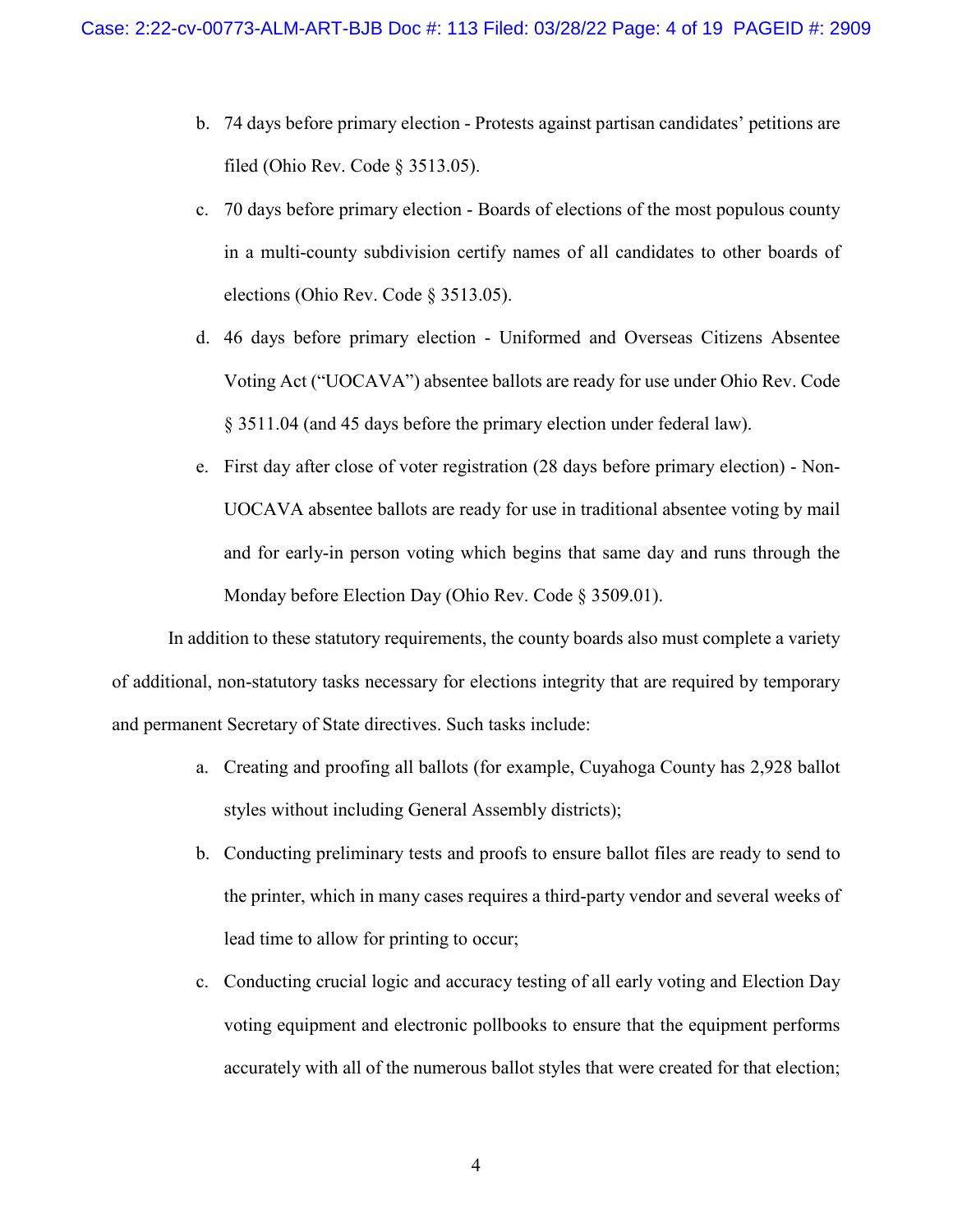- d. Programing and testing remote ballot marking systems intended for voters with disabilities and updating all systems; and
- e. Engaging a third party vendor to print, ship and deliver ballots.

All of this assumes that the county boards know the state legislative districts well in advance of the candidate filing deadline and have those districts programmed into their voter registration systems and voting equipment. This also assumes potential candidates know the legislative districts and, thus, know in which district they wish to file to run for office. However, 2022 is not an ordinary year and this is not an ordinary non-presidential primary election.

For Ohio's county boards, the 2022 primary election has been an unending series of fits and starts, driven by a repeated cycle of the passage and rejection of legislative redistricting plans. Ohio's electors, candidates and election staff need and deserve certainty - certainty as to when the 2022 legislative primary will take place, certainty as to what offices will appear on the ballot, and certainty as to who qualifies as candidates for election to the people's legislature. It is with those principles in mind that Ohio Secretary of State Frank LaRose provides his response.

## **THE COURT'S QUESTIONS:**

# **1. WHAT IS THE LAST POSSIBLE DATE ON WHICH THIS COURT COULD ORDER A SUPPLEMENTAL BALLOT AND STILL KEEP THE APRIL 5TH START OF EARLY VOTING?**

Based on discussions the Secretary had with his Elections Division staff and with Ohio's local elections officials last Friday, March 25, 2022, after this court's hearing on Plaintiffs' motion for a Temporary Restraining Order, the last date to hold a "unified" primary election on May 3, 2022, *i.e*., a primary election with all statewide, legislative, and local races and issues, has passed. *See* Ex. A, ¶ 9. Thus, the last date by which this Court could order a supplemental ballot for the state legislative races and still keep the April 5th start of early voting has already passed. This is not due to a lack of diligence by the Secretary or the General Assembly. Over the past two months,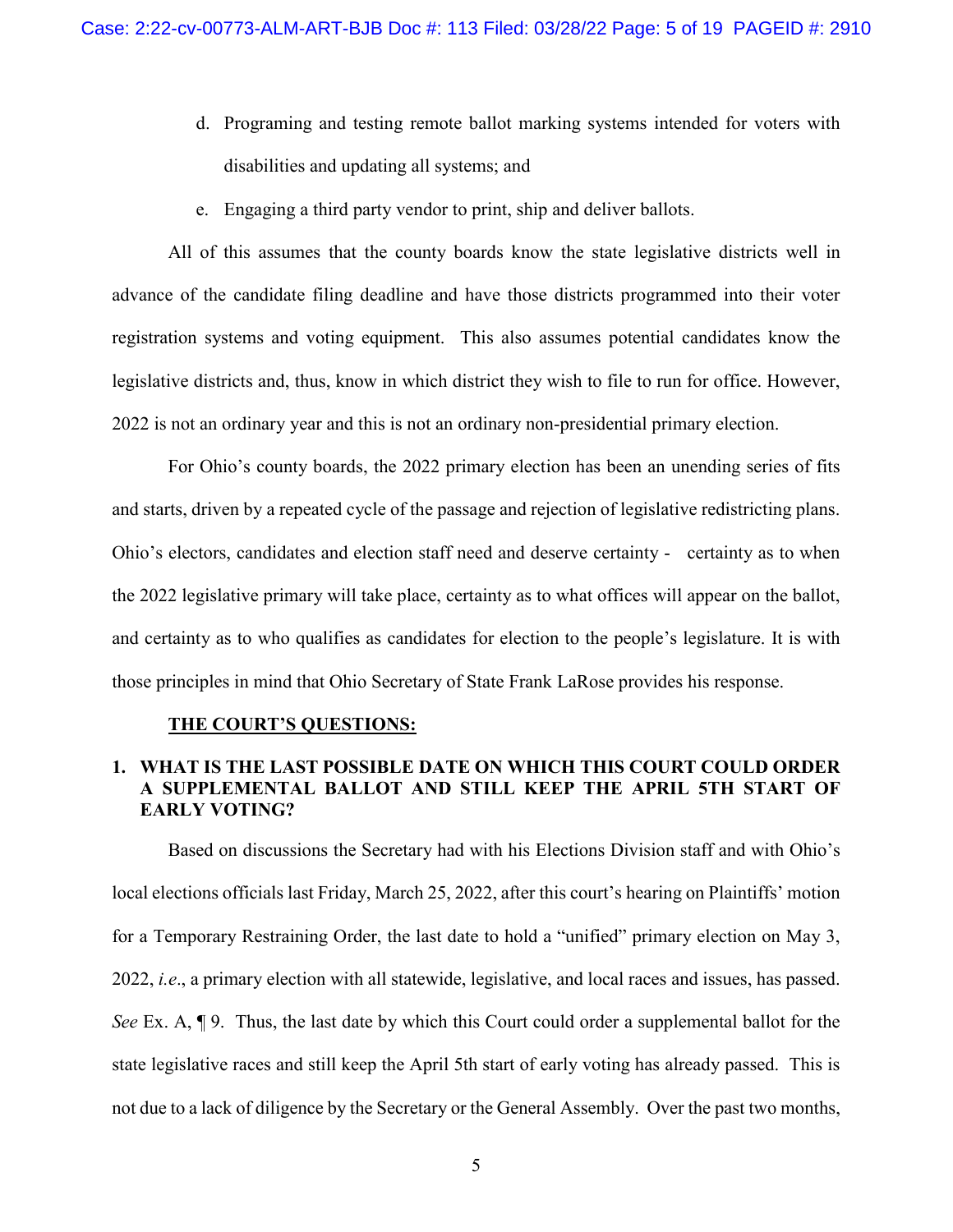the Ohio General Assembly and the Secretary repeatedly moved both statutory and administrative elections deadlines in an attempt to retain the May 3, 2022 primary date for all issues and candidates. Despite that effort, a unified primary can no longer occur on May 3, 2022.

After the Supreme Court of Ohio invalidated the Commission's February 24, 2022 district plan ("the Third Plan") on March 16, 2022, the next day the Secretary issued Directive 2022-30 notifying the eight-eight county boards of elections that the Third Plan had been invalidated. But because of this litigation and the possibility that this court might still order the Secretary and the boards to use the Third Plan for the May 3 primary, the Secretary instructed the boards to pause removing the General Assembly primary races from their ballots. The last thing the Secretary wanted to do was to create more chaos by immediately ordering the boards to remove the General Assembly races from their ballots only to have to instruct the boards a few days later to put those races back on their ballots, if that is what this court ordered.

The Secretary thought it prudent to wait a few days, maintaining the state of preparedness for a unified May 3 primary election which the boards had achieved as of May 16, in order to see what might happen in this litigation. However, by March 23, 2022, he got to the point where in his judgment he could wait no longer to instruct the boards how to prepare the ballots so early voting could begin on time on April 5, 2022, as Ohio law requires, and so UOCAVA ballots could be sent no later than the same date, per his Agreement with the U.S. Department of Justice. Last week, the Secretary made clear in a series of filings that, as of March 23, 2022, it was no longer feasible for General Assembly candidates to appear on the regular ballot for the May 3, 2022 primary election. *See* LaRose Response, Doc. , PageID# 1310. The Secretary subsequently issued Directive 2022-31, which directed the boards of elections to remove the General Assembly races from the May 3, 2022 primary ballots and to proceed to finalize the ballots without those races.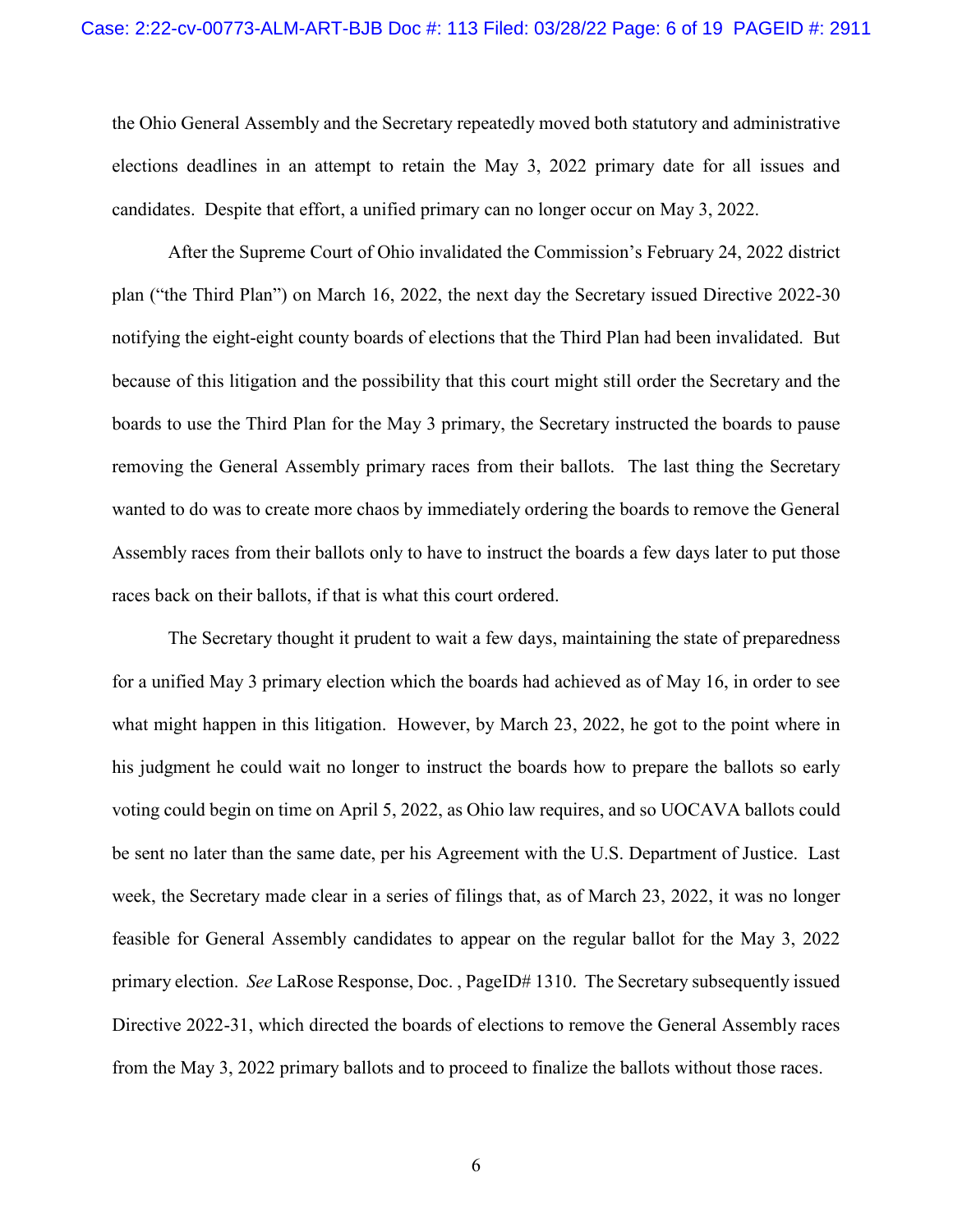Last Thursday, in response to a reporter's question, the Secretary speculated that perhaps a supplemental ballot containing the General Assembly races was possibly an option in the event of this court promptly ordering the use of the Third Plan, consistent with Ohio Rev. Code § 3505.07(B). This statement came from the Secretary's understanding that the boards of elections might be able to produce supplemental ballots using the General Assembly districts in the Third Plan on an expedited basis because of the work that the boards had previously put into preparing ballots with the Third Plan before the Ohio Supreme Court invalidated it on March 16, 2022.

Since the March 25, 2022 Temporary Restraining Order Hearing ended, the Secretary has continued to receive updates from his staff and has had discussions with voting system vendors, print vendors and county boards of elections on what might be possible, given that this court deferred ruling on Plaintiffs' motion for a temporary restraining order to at least Wednesday, March 30, 2022. Ex.  $A, \P$  8. The Secretary has also had the opportunity to speak with the bipartisan leadership of the Ohio Association of Election Officials. From those discussions, the Secretary has learned that the vendors and the 88 county boards are no longer at this point capable of preparing supplemental ballots for mailing and use on the April 5, 2022, deadline to begin sending UOCAVA ballots and to begin early voting at the eighty-eight county boards. *Id.* at ¶¶ 9-10.

Further, because this court's ruling on Plaintiffs' motion to use the Third Plan for the 2022 primary election will not be made until at least March 30, 2022, the Secretary has been informed that if the court were to grant the motion, some counties may not even be capable of having ballots ready by Election Day, May 3, 2022. *Id.* at ¶ 11. To put it more simply, going forward with a May 3, 2022 primary election that would include candidates for the General Assembly is no longer an option, no matter whether it would be conducted under the terms of the February 24, 2022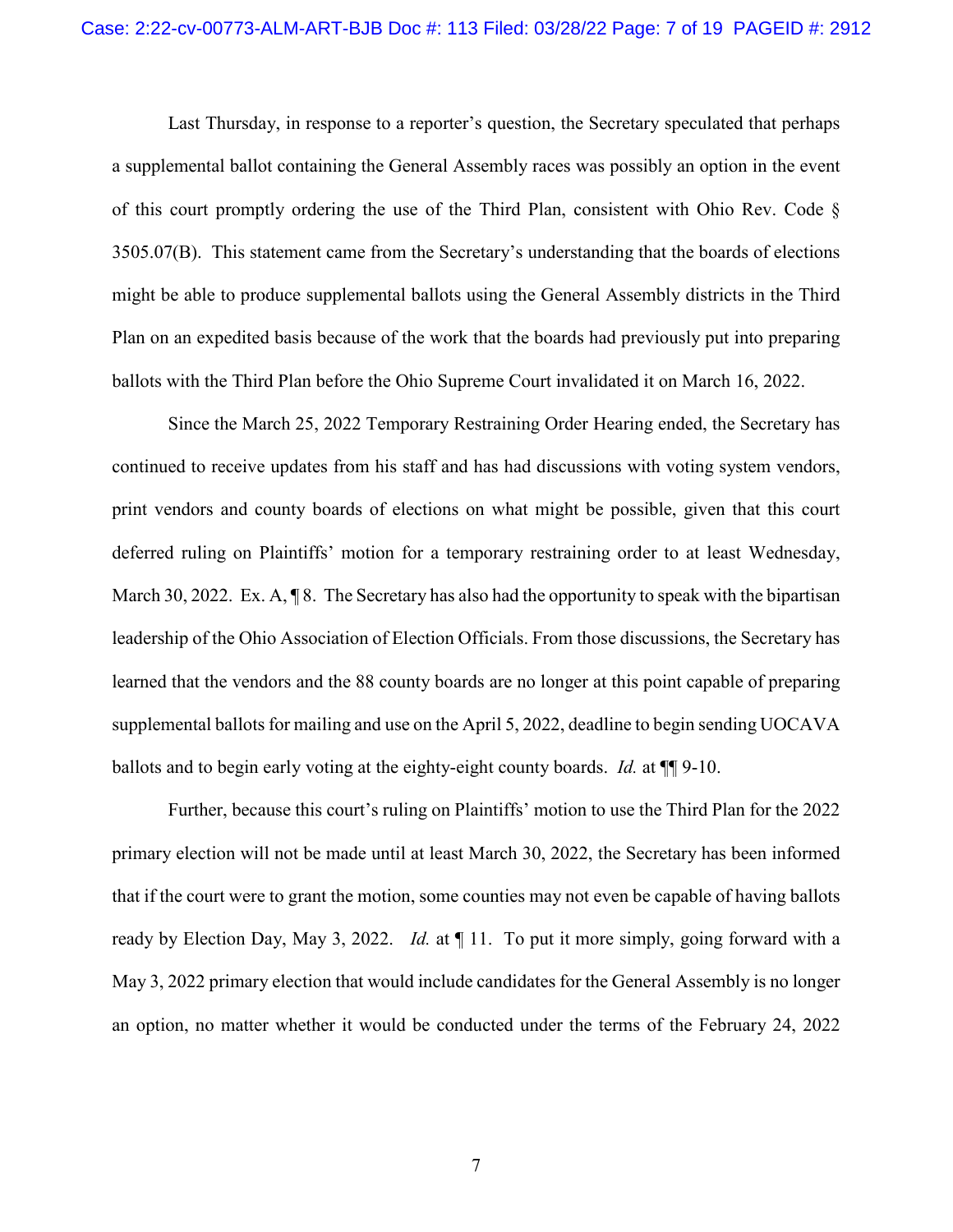Redistricting Plan, a future fourth plan, or an alternative plan crafted by this court. There simply is not time.

The Secretary, like this court, desires nothing more than to see Ohio voters have the opportunity to participate in an orderly and timely primary election for the General Assembly. Plaintiffs suggest this court can achieve that end by ordering Ohio to proceed with a primary election using the February 24, 2022 Third Plan. As stated previously, as a statewide elected official who swore an oath to obey Ohio's Constitution, the Secretary cannot agree to Plaintiffs' motion and ask this court to order the use of a Redistricting Plan that a majority of the Supreme Court of Ohio has ruled violates Article XI of the Ohio Constitution. The Secretary does, however, have a duty to the people to advise this court of what a reasonable course of action and timeline for a primary election would be *IF* this court were to order him to proceed under the Third Plan.

If there is to be a court ordered primary, it can take place no *earlier* than May 24, 2022. Even then, the court must issue the order setting the May 24 date no later than March 30, 2022, and the General Assembly districts must be based on the reinstatement of Ohio Redistricting Commission's February 24, 2022 Third Plan. If either of those preconditions is not met, May 24 is simply too soon.<sup>1</sup> To be clear, the Secretary is not asking this court move the date of the  $2022$ primary election. Instead, the Secretary is seeking to provide this court with the granular

<sup>&</sup>lt;sup>1</sup> The May 24, 2022, primary date is also premised on the 30-day period provided for in Article XI, Section 9(C) having expired on March 26, 2022, without additional time for House or Senate candidates to move their residences to run in another district. Article XI, Section 9(C) states: "Notwithstanding any provision of this constitution or any law regarding the residence of senators and representatives, a general assembly district plan made pursuant to this section shall allow thirty days for persons to change residence in order to be eligible for election." The Third Plan was adopted by the Redistricting Commission on February 24, 2022. Thirty days from that date is March 26, 2022. If any candidate who was considering changing their residence to run in another district were to file suit and obtain relief against the Secretary or a board of elections seeking any additional time to change residences because this court ordered the adoption of the Third Plan, the modified elections calendar that follows could not be met and the May 24 date could not be met.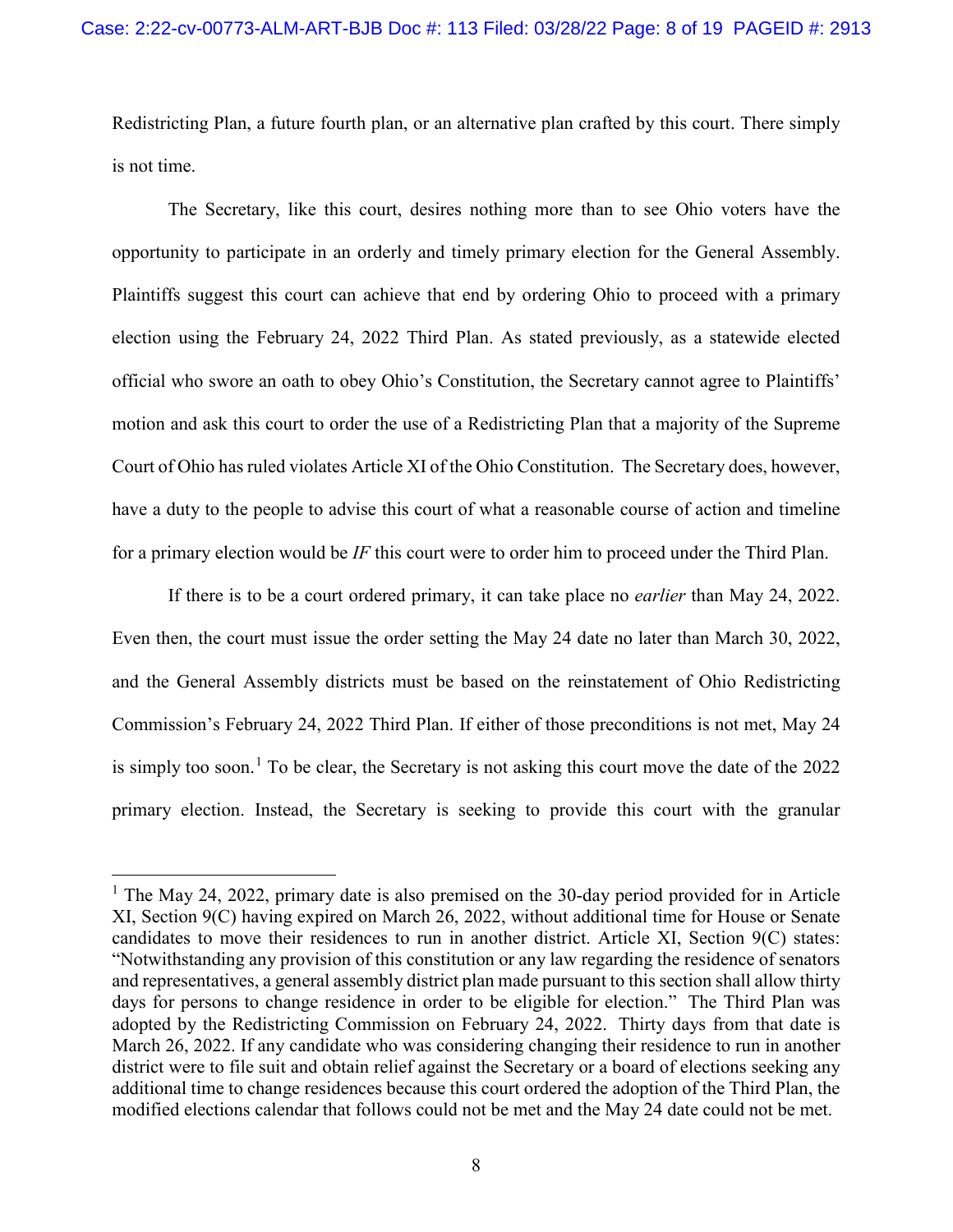information it needs to make a reasoned and informed decision if it were to determine that a May primary must occur.

Moving the primary to May 24, 2022, would require the following timeline be implemented:

- a. March 30, 2022: The Court grants Plaintiffs' motion and orders the use of the Ohio Redistricting Commission's February 24, 2022, district plan for the 2022 primary election. If that were to occur, the Secretary would then immediately direct the boards to create **one** primary election ballot that includes General Assembly and State Central Committee races.
- b. March 31, 2022 April 9, 2022: The boards must do the following non-exhaustive list of required tasks:
	- i. Reproof their voter registration systems to ensure they are accurate with the Ohio Redistricting Commission's February 24, 2022 district plan;
	- ii. Reprogram their election management systems;
	- iii. Complete certification in the event that a candidate has moved into a new district prior to March 26, 2022 no later than April 1, 2022;
	- iv. Hold protest hearings no later than April 4, 2022. Ohio Rev. Code 3513.05;
	- v. Create and proof all ballots;
	- vi. Conduct preliminary tests to ensure ballot files are ready to send to printers; and
	- vii. Conduct logic and accuracy testing to ensure the UOCAVA ballots are correctly produced.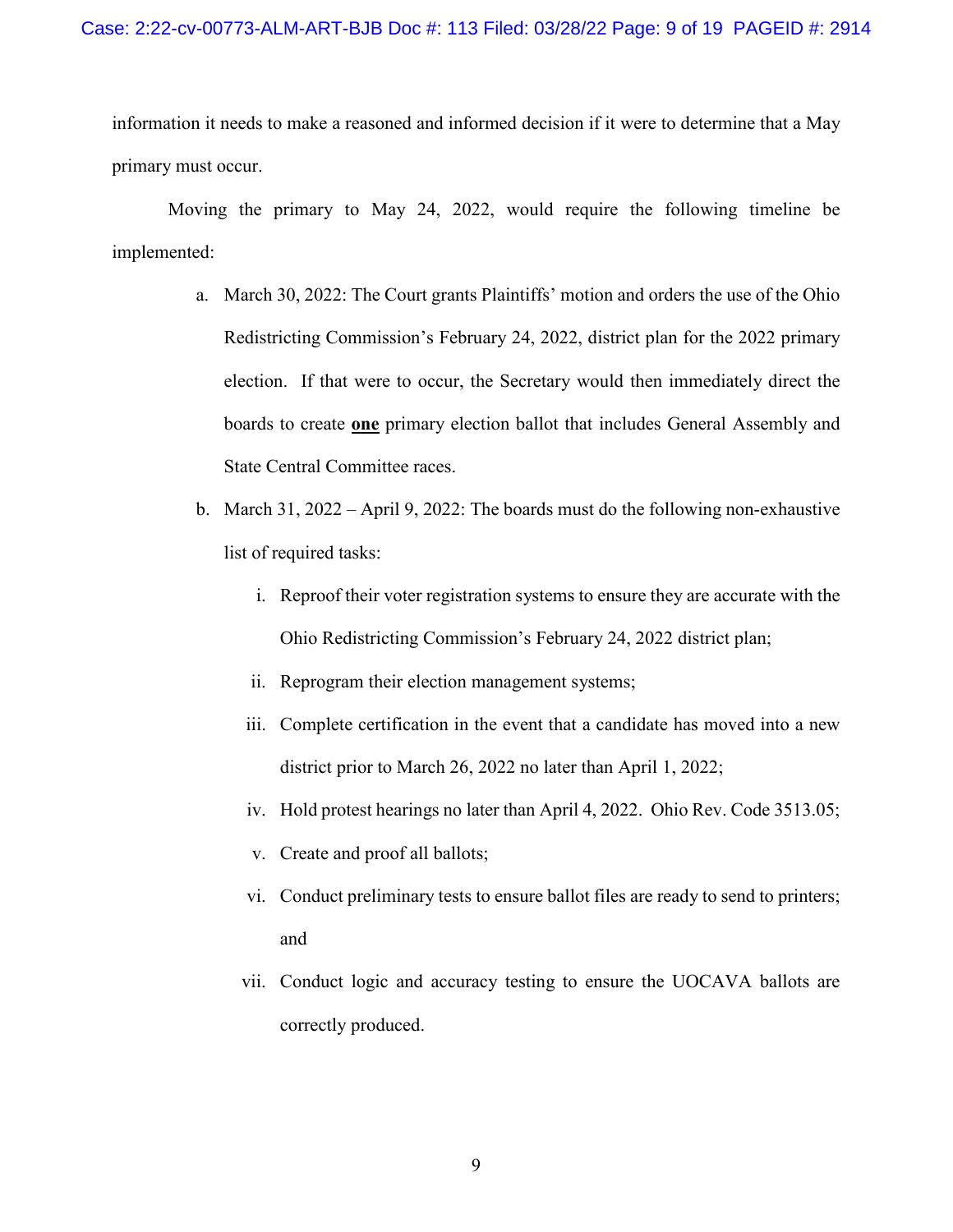- c. April 8, 2022 Uniformed and Overseas Citizens Absentee Voting Act ("UOCAVA") absentee ballots are sent (consistent with Ohio Rev. Code 3511.04 and federal law).
- d. April 10, 2022 April 15, 2022: Print vendors provide ballot test decks to the boards in order to conduct logic and accuracy testing. The boards program and test their remote ballot marking systems and update all systems and their website. The Boards enter absentee applications and prepare and provide ballot files to vendors responsible for printing and mailing absentee ballots.
- e. April 16, 2022 April 25, 2022: The Boards conduct and complete logic and accuracy testing of all Election Day voting equipment and electronic pollbooks, including a public test. Ohio Rev. Code 3506.14(B).
- f. April 10, 2022 April 25, 2022: Election Day ballots are produced and shipped to boards. Boards conduct necessary testing on Election Day ballots.
- g. April 25, 2022 Voter registration deadline (consistent with Ohio Rev. Code 3503.19). Boards must ensure that all voter registrations are processed and entered into their voter registration systems accurately.
- h. April 26, 2022 Non-UOCAVA absentee ballots are ready for use for absentee by mail voting and for early-in person voting (consistent with Ohio Rev. Code 3509.01).

Ex. A,  $\P$  13.

Again, this timeline is only feasible if the Court orders the use of the Ohio Redistricting Commission's February 24, 2022 district. Proceeding on the above timeline is only possible due to the tireless months of work the boards have continued to do despite the uncertainty prior to the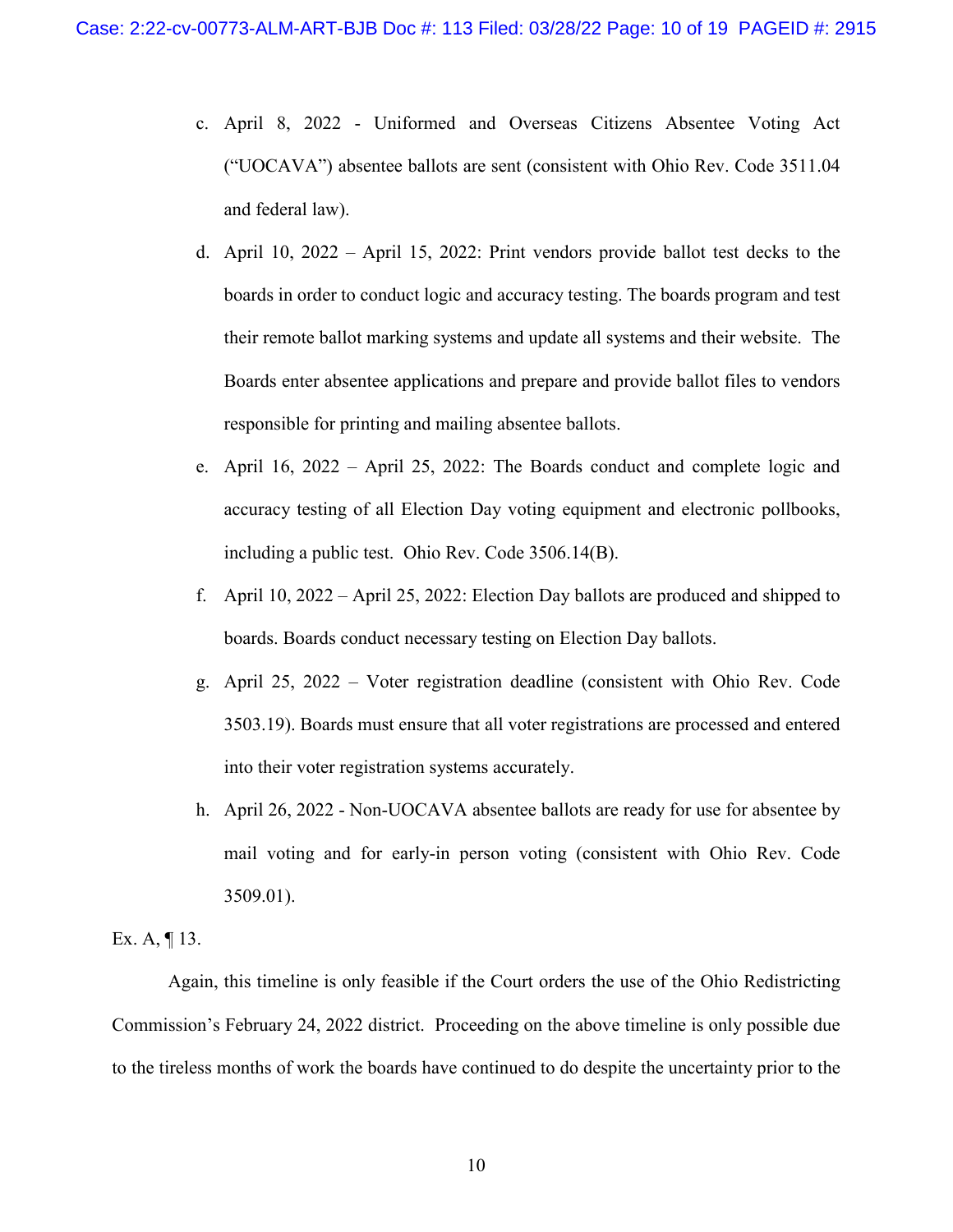invalidation of that plan. *Id.* at ¶ 14. No other plan other than this can be made operational at the board of elections level for a unified primary to occur during the month of May.

That is not to say the court should not explore other options, including allowing the state's own Redistricting process to run its course which would result in either a bifurcated primary or a unified primary if the General Assembly were to act to move the date of the 2022 primary election. Rather, the court should proceed thoughtfully and diligently with an eye toward ensuring Ohioans' right to vote is protected while still paying proper deference to the principles of cooperative federalism and the right of Ohio's people to choose the means through which their legislative districts are established.

# **2. WHAT, IF ANY, LIMITS IN STATE OR FEDERAL LAW WOULD POTENTIALLY PREVENT THIS COURT FROM DELAYING THE APRIL 5TH START OF EARLY VOTING WHILE MAINTAINING THE MAY 3RD PRIMARY DATE?**

This question is now academic. Given the Secretary's and the county boards of elections' conclusion from their discussion after last Friday's hearing on Plaintiffs' motion for a Temporary Restraining Order that even if this Court were to grant Plaintiffs' requested relief on March 30, 2022, or thereafter that it is no longer possible to include the General Assembly primary races on the May 3 primary ballot. But in an effort to comply with this Court's order and answer the question, then setting aside the above explanation of the impossibility of proceeding with May 3, 2022 primary election for General Assembly candidates, this Panel should consider the following federal and Ohio statutes in crafting any order that compresses early voting on candidates for federal offices while maintaining the May  $3<sup>rd</sup>$  primary election date.

# **a. The Uniformed Services Voters and Overseas Voters Act (52 USC §203 et seq) ("UOCAVA")**

Section 20302 of UOCAVA requires state election officials to provide UOCAVA voters with an option to request and receive voter registration and absentee ballot applications by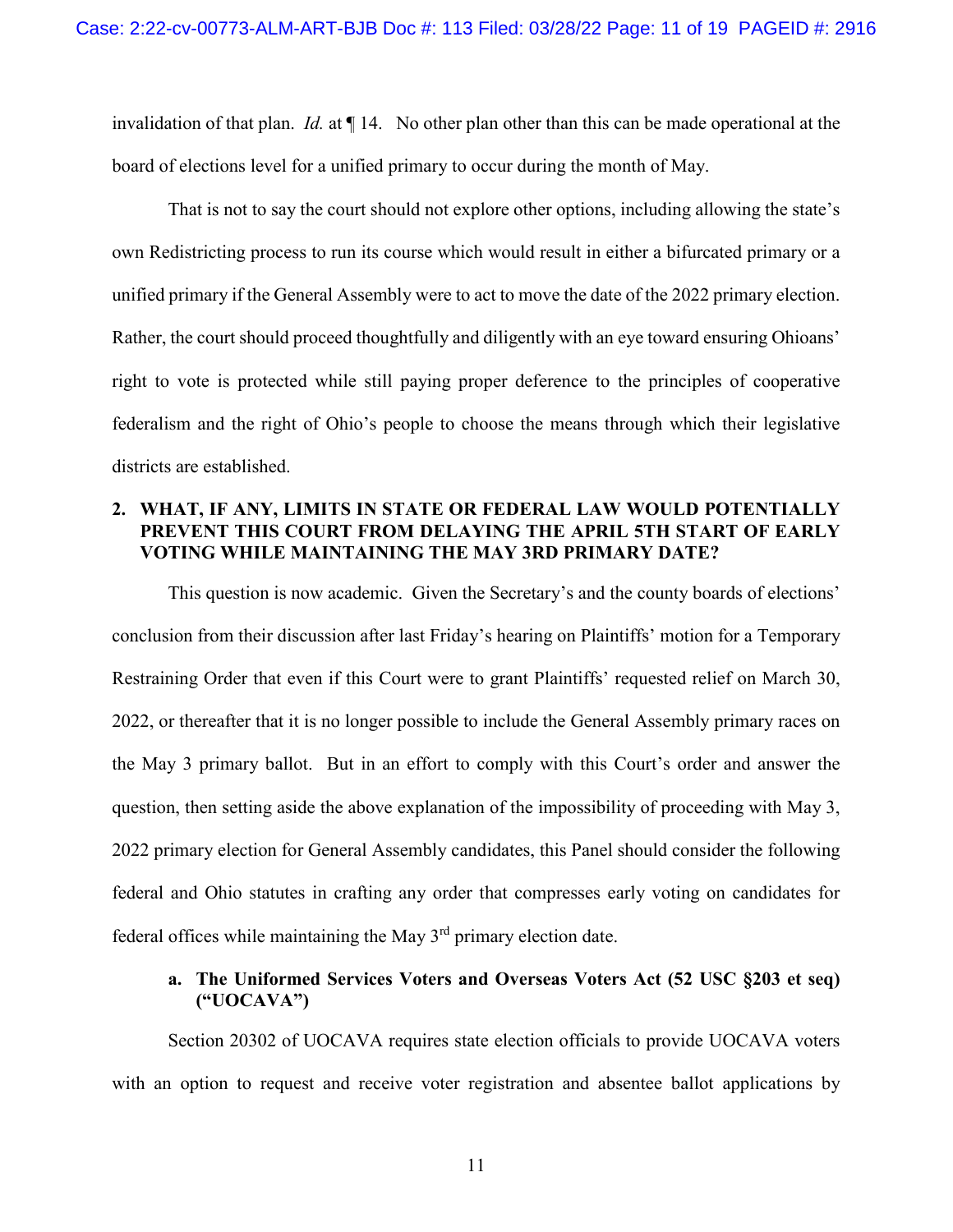electronic transmissions and establish electronic transmission options for delivery of blank absentee ballots to UOCAVA voters. That includes the obligation to:

- transmit validly-requested absentee ballots to UOCAVA voters no later than 45 days before an election for a federal office, when the request has been received by that date, except where an undue hardship waiver is approved by the Department of Defense for that election;
- take steps to ensure that electronic transmission procedures protect the security of the balloting process and the privacy of the identity and personal data of UOCAVA voters using the procedures;
- expand the acceptance of the Federal Write-In Absentee Ballot to all elections for federal office beginning December 31, 2010;
- accept otherwise valid voter registration applications, absentee ballot applications, voted ballots, or Federal Write-In Absentee Ballots without regard to state notarization requirements, or restrictions on paper type, or envelope type; and
- allow UOCAVA voters to track the receipt of their absentee ballots through a free access system.<sup>2</sup>

Ohio is currently acting under a Memorandum of Agreement ("Agreement") with the United Sates Department of Justice (the "Department") that requires Secretary LaRose to ensure that the county boards of elections transmit ballots to UOCAVA voters by no later than April 5, 2022. *See* Ex. B. In the event that any Ohio election officials will not be able to transmit UOCAVA ballots for the May 3 primary by April 5, the Secretary must immediately notify the

 $\overline{a}$ 

<sup>&</sup>lt;sup>2</sup> https://www.justice.gov/servicemembers/uniformed-and-overseas-citizens-absentee-voting-actuocava; last visited March 27, 2022, at 1:19 p.m. ET.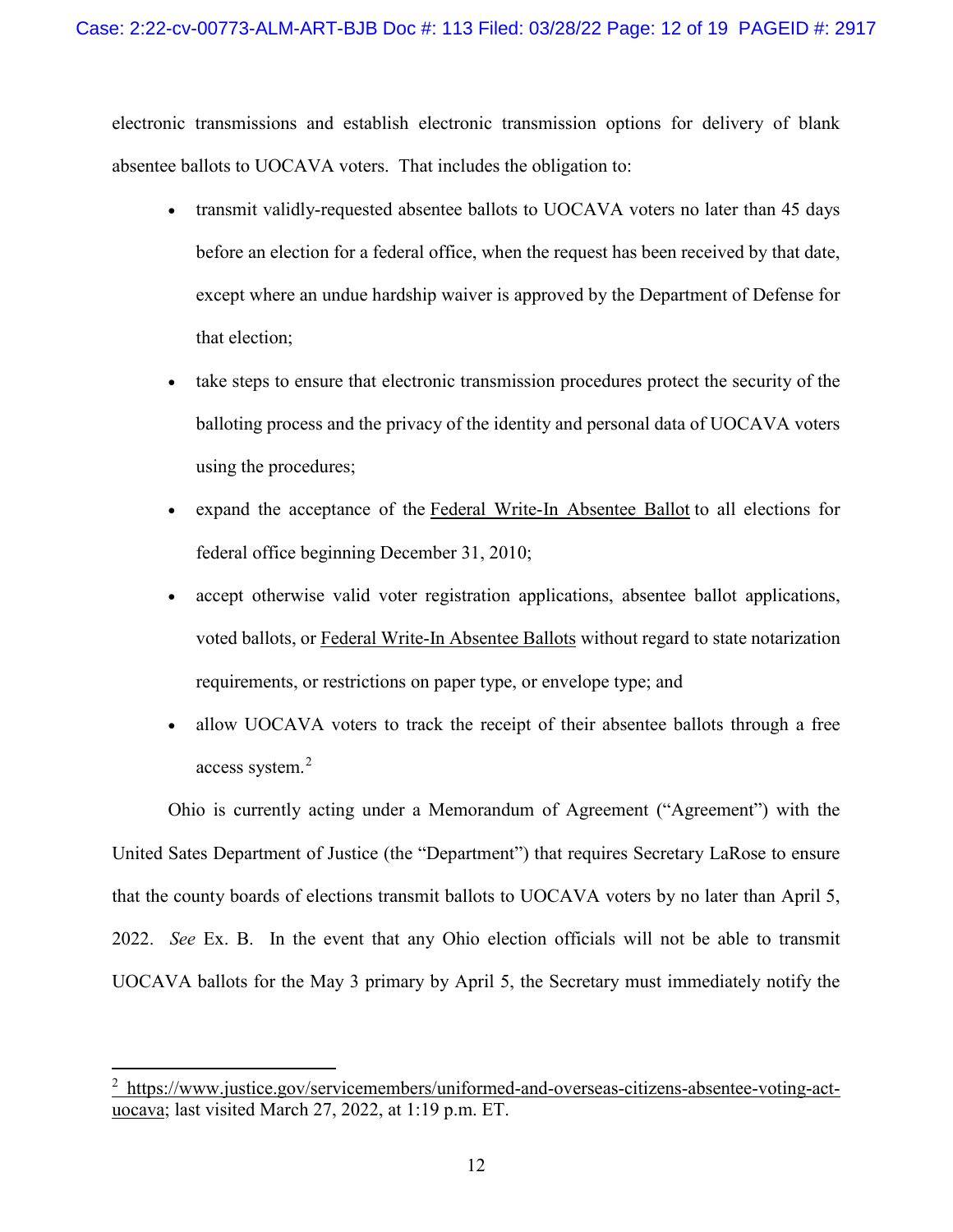United States Department of Justice to meet and confer on appropriate modifications and/or remedial measures." *Id.* at p. 7, ¶1.

Any order delaying early voting may cause the Secretary to violate the terms of the Agreement with the Department on UOCAVA ballots. While an order bifurcating the May 3 primary and peeling off the Ohio legislative races into a supplemental ballot would technically prevent a breach of the Agreement, such a scheme is not ideal. In a dual-ballot primary election, boards would first have to transmit incomplete ballots lacking Ohio legislative candidates to UOCAVA voters and later transmit a supplemental ballot containing only state legislative races to those same voters. Such a bifurcated system would add not just inefficiency and cost, but the risk of confusion and inadvertent exclusion to an already complicated election process. There is, however, a solution.

The United States District Court for the Southern District of Ohio has jurisdiction to enforce the provisions of UOCAVA, 52 U.S.C. 20301 et seq., and the Court would have jurisdiction over an action brought by the United States to enforce the terms of the Agreement. *Id.* at 7, ¶ 1. The Secretary would then meet and confer with the Department in an effort to arrive at an accommodation that preserves UOCAVA voters' ballot access while also implementing the direction of this Court.

## **b. Ohio Rev. Code § 3511.04: Absent Military Voters and Overseas Voters**

Ohio Rev. Code § 3511.04 implements UOCAVA on the state level. § 3511.04(B) requires Ohio's county boards of election to transmit ballots to UOCAVA voter applicants by no later than the forty-sixth day before the day the primary or general election is to occur. If this court were to issue an order shortening the early voting period, the Secretary requests that order incorporate language modifying the county boards' § 3511.04(B) obligations.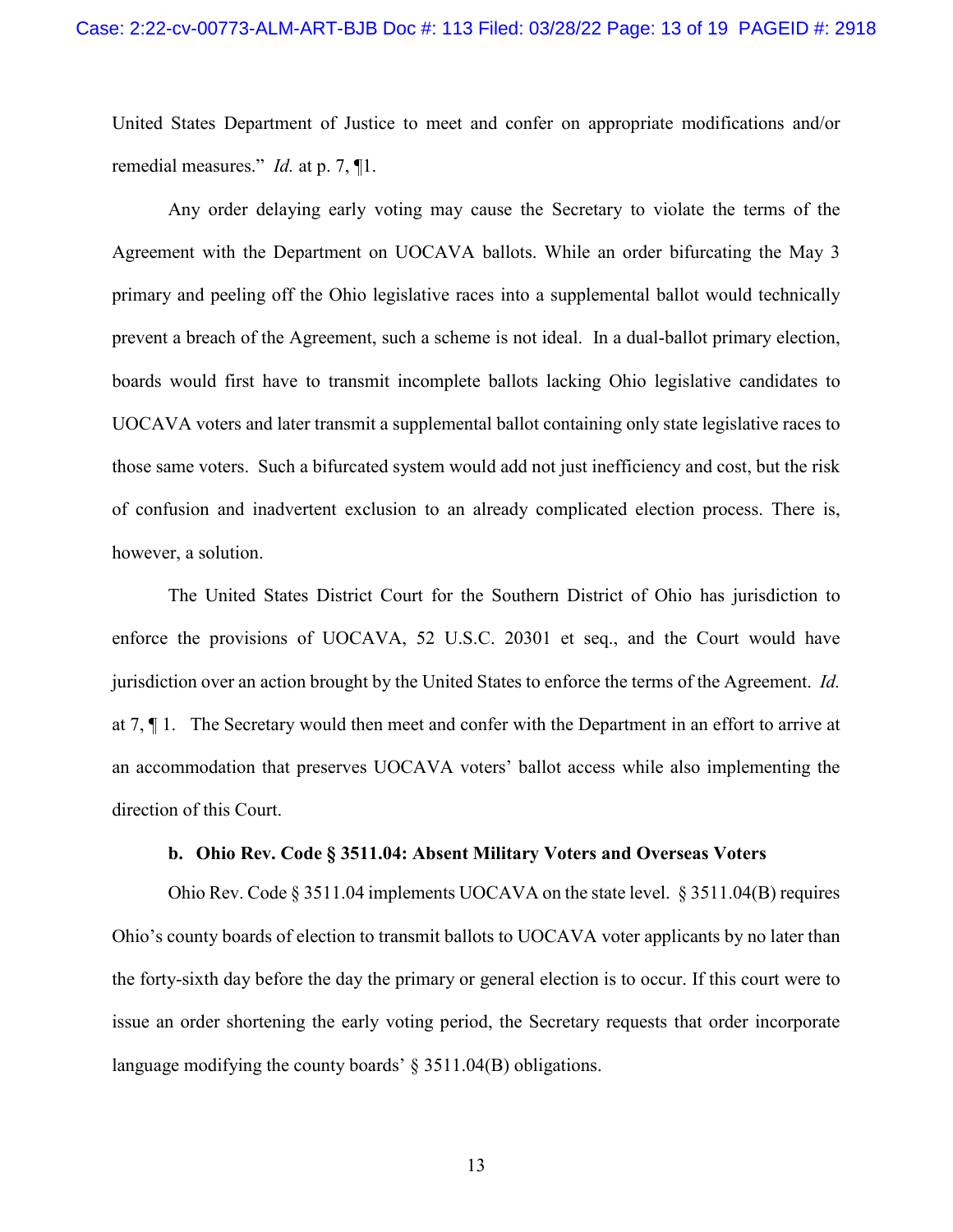#### **c. Ohio Rev. Code § 3509.01: Deadline for Absentee Voter Ballots.**

Ohio Rev. Code § 3509.01(B) establishes the date on which UOCOVA ballots, ballots for persons voting absent voter ballots in person and ballots for non-UOCOVA eligible individuals who will have applied to voter an absent voter ballot other than in person shall be printed and ready for use. UOCAVA ballots must be printed and ready for use on the forty-sixth day before the day of the election. The date by which all other absent voter ballots must be ready, however, is triggered by the close of voter registration. Voter registration ends 30 days before the day of the election. Because the  $30<sup>th</sup>$  day before the May 3, 2022 primary election falls on a Sunday, the deadline for voter registration is extended to Monday, April 4, 2022. Without an intervening order from this court, absent voter ballots for the May 3, 2022 primary election must be printed and available for use at local boards beginning Tuesday, April 5, 2022. If this court should choose to delay the beginning of early voting, it must also address the resulting delay between the end of voter registration and the date upon which the court orders early voting to begin.

# **3. WHAT IS THE LAST DAY UPON WHICH OHIO COULD HOLD ITS 2022 PRIMARY ELECTION WITHOUT REQUIRING CHANGES TO THE STATE'S NOVEMBER 8, 2022 GENERAL ELECTION CALENDAR?**

It is the opinion of the Secretary that, in order for the November 8, 2022 general election to proceed in regular order, the latest a primary election could be held is August 2, 2022. Ex. A, ¶ 15. This is based on the following considerations:

- a. Ohio law provides for, and the county boards are familiar with, holding elections on the first Tuesday after the first Monday in August. Ohio Rev. Code § 3501.01(D).
- b. Many boards of elections will have local special elections on August 2, 2022 anyway.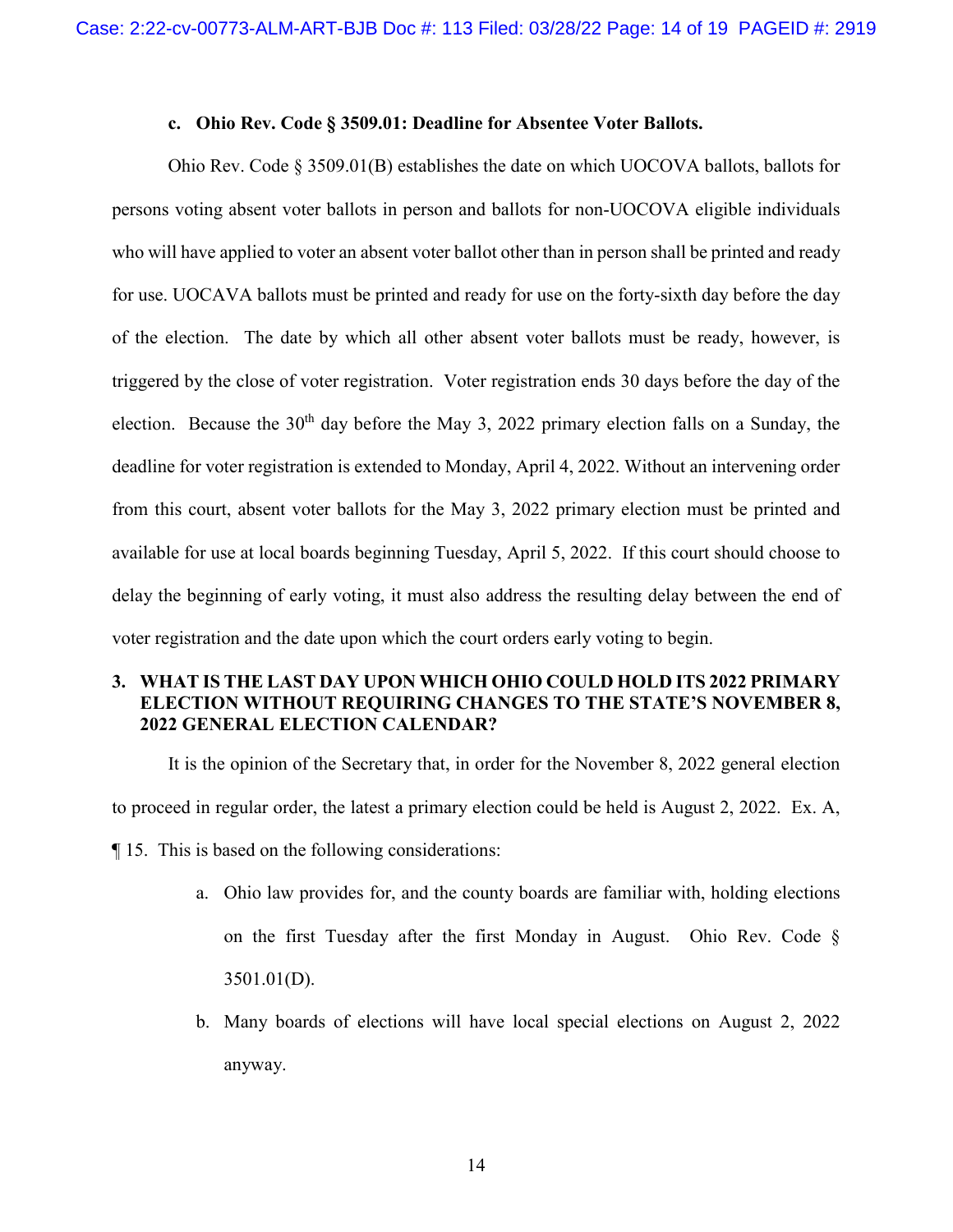- c. A primary election on August 2, 2022, at the latest would still allow the winning party nominees sufficient time to conduct campaigns for the November General Election.
- d. The election administration calendar for the November 8, 2022 General Election begins on August 8, 2022, which includes the filing deadline for nominating petitions for nonpartisan races.

The Secretary's opinion also takes into account the preparations necessary for the November 8, 2022 general election, both statutory and otherwise. This includes the Secretary's duty to certify to the boards of elections the form of the official ballots for the November 8 general election by no later than August 30, 2022.

## **CONCLUSION**

The Secretary of State and the eighty-eight county boards of elections have acted diligently and in good faith in seeking to maintain the unified May 3, 2022 primary election. Unfortunately, the repeated delays resulting from litigation centering on the Redistricting Commission's work rendered such a unified May 3, 2022 primary no longer possible. Thus, Ohio and its county boards of election stand on the precipice of having to conduct two primary elections in the span of a few short months: a May 3, 2022 primary election addressing all offices and issues other than General Assembly and state committeeperson seats and a later, equally expensive and resource intensive primary election focusing solely on the General Assembly and committeepersons.

To be clear, the Secretary is not asking this court to move or delay the May 3 primary election. Ohio law provides that only the General Assembly can change the time, place or manner of an election and as a state official he must follow that law. Ohio Rev. Code  $\S 3501.40$ . He is, however, mindful of the expense and waste two primaries will undoubtedly bring.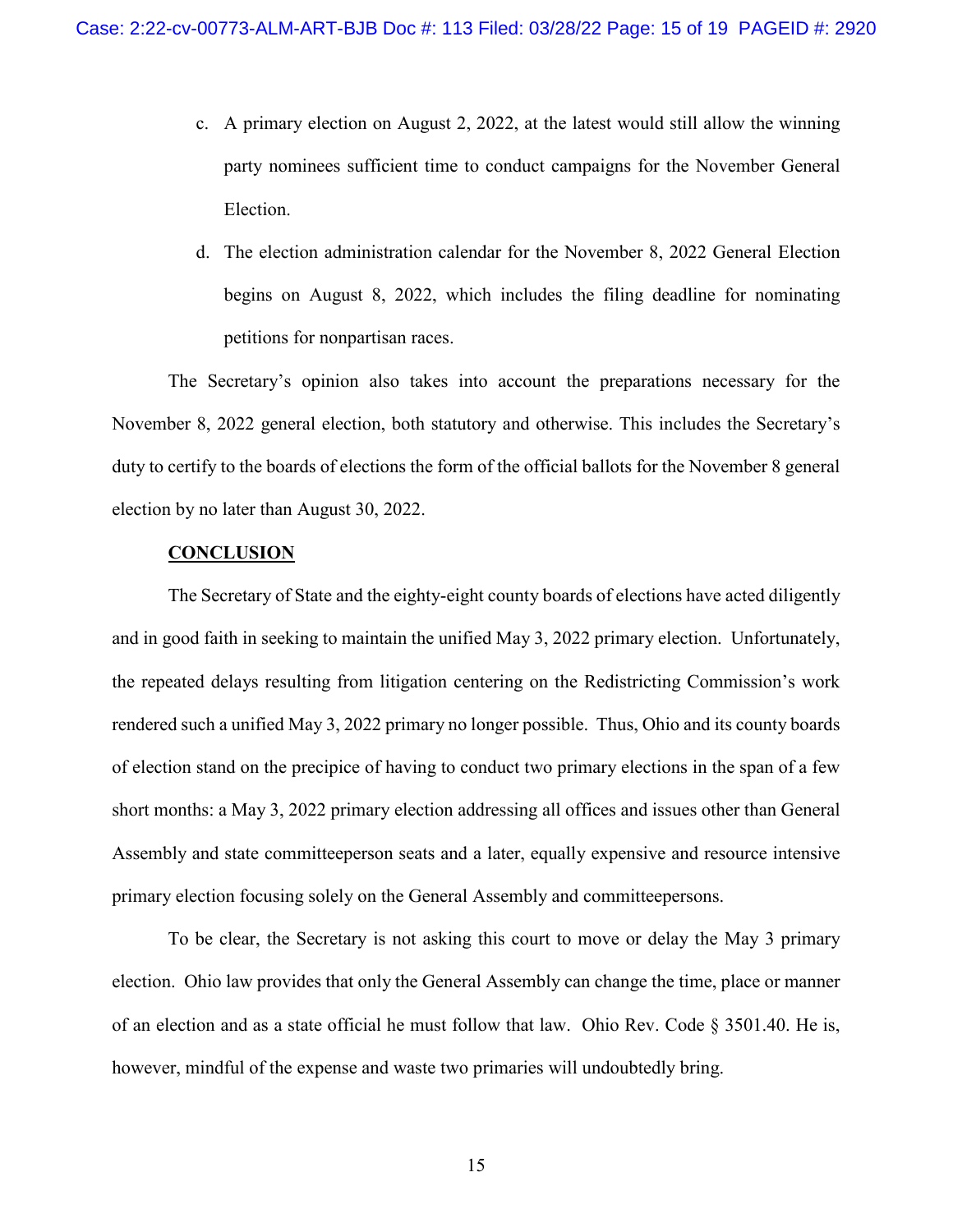The cost of holding a second statewide primary (because there must be primary elections for all 99 Ohio House seats) would essentially at a minimum double the cost of the May 3, 2022 primary. The county boards of election will have to recruit and train the same number of poll workers, which will be a big burden on the boards. And a second statewide primary for only the General Assembly will undoubtedly create voter confusion and will result in an election with an extremely low voter turnout.

It is for those reasons that the Secretary respectfully requests that if the Court ultimately decides to grant Plaintiffs the relief they seek, i.e., the use of the Third Plan for Ohio's 2022 primary election, that the Court simultaneously consider moving the date of the unified primary election to at least May 24, 2022, or shortly thereafter. This will allow the county boards of election to ensure ballots are prepared in time for UOCAVA voters, non-UOCAVA early voting, and Election Day.

The Secretary appreciates the difficult decision facing this court. The Plaintiffs have alleged injury to their opportunity to participate in the political process. And they have offered a seemingly simple solution - Just put the General Assembly candidates back on the ballot and go forward with the May 3rd primary as planned. Unfortunately, the remedy they seek is anything but simple.

As explained above, going forward with a May 3, 2022 primary election that would include candidates for the General Assembly is no longer an option, no matter whether it would be conducted under the terms of the February 24, 2022 Redistricting Plan, a future fourth plan, or an alternative plan. There simply is not time.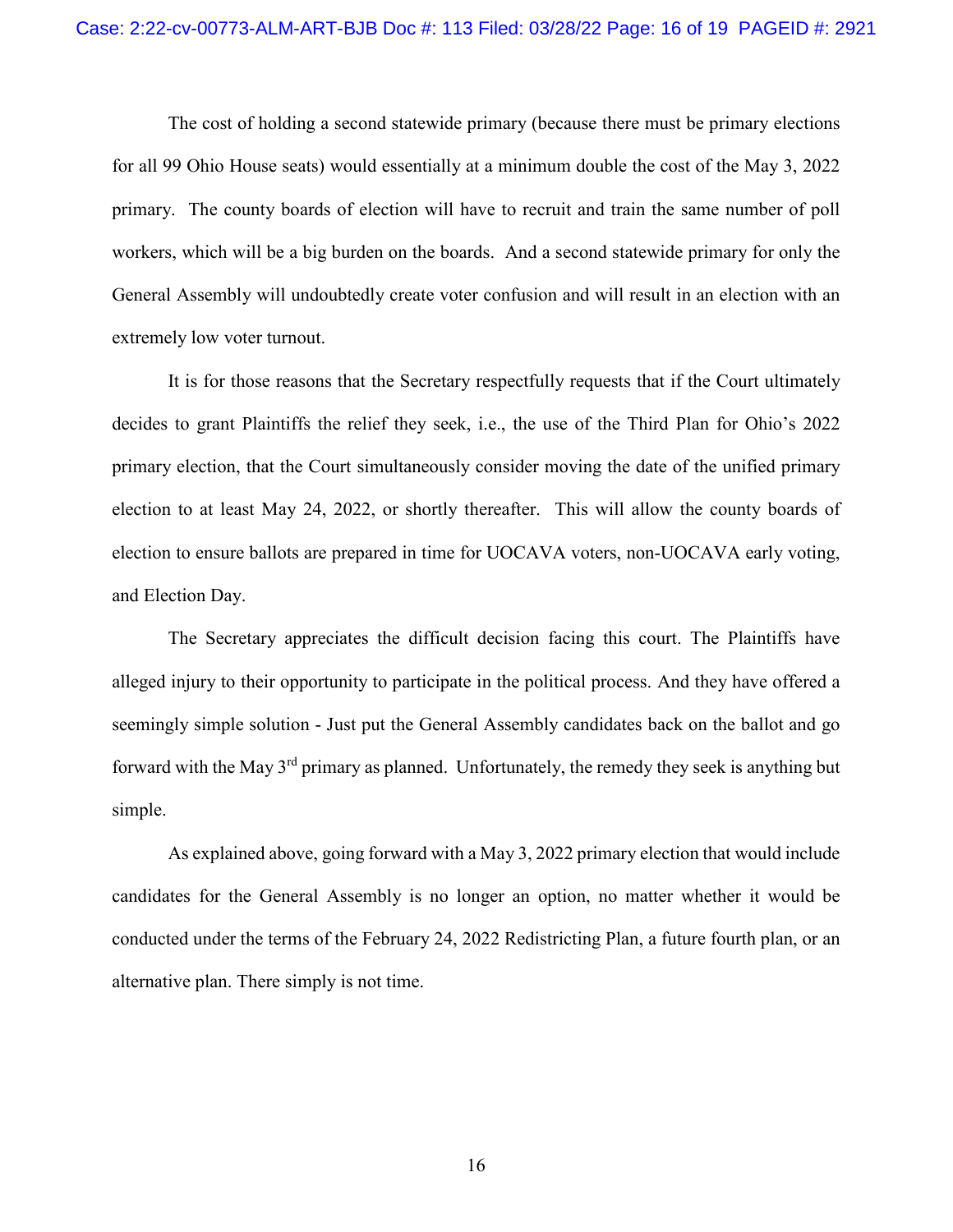Therefore, to sum up the Secretary's and the boards' recommendations to this court:

- Even if this court were to order the Secretary to use the Third Plan for the 2022 primary election, it is now too late to do so for a May 3, 2022 election date.
- If the court were to order the Secretary to use a possible Fourth Plan from the Ohio Redistricting Commission (which may occur today), that is also not possible to do for a May 3, 2022 election date or even a May 24, 2022 election date. A primary election under a possible Fourth Plan would have to be held at some other future date.
- After discussions with the county boards of election after last Friday's hearing, the Secretary now informs the court that IF the court were to order him to use the Third Plan for the 2022 primary election, then the date of the primary would have to be moved to at least May 24, 2022.
- If the court were to order the Secretary to use the Third Plan for the 2022 primary election in spite of the Ohio Supreme Court's decision rejecting that same plan, a new primary date of May 24, 2022, or shortly thereafter would do so with the least disruption by:
	- o Keeping a complete, unified primary intact with minimal disruption to the county boards of election, minimize voter confusion, maximize voter turnout, and eliminate the expense of a second, statewide primary election only for the General Assembly primary races and political party state central committee races (which use Ohio state senate districts);
	- o Resetting the federal UOCAVA deadline of 45 days before the election; and
	- o Allowing the county boards sufficient time to reprogram their voter registration and voting systems with the districts in the Third Plan, as well as providing the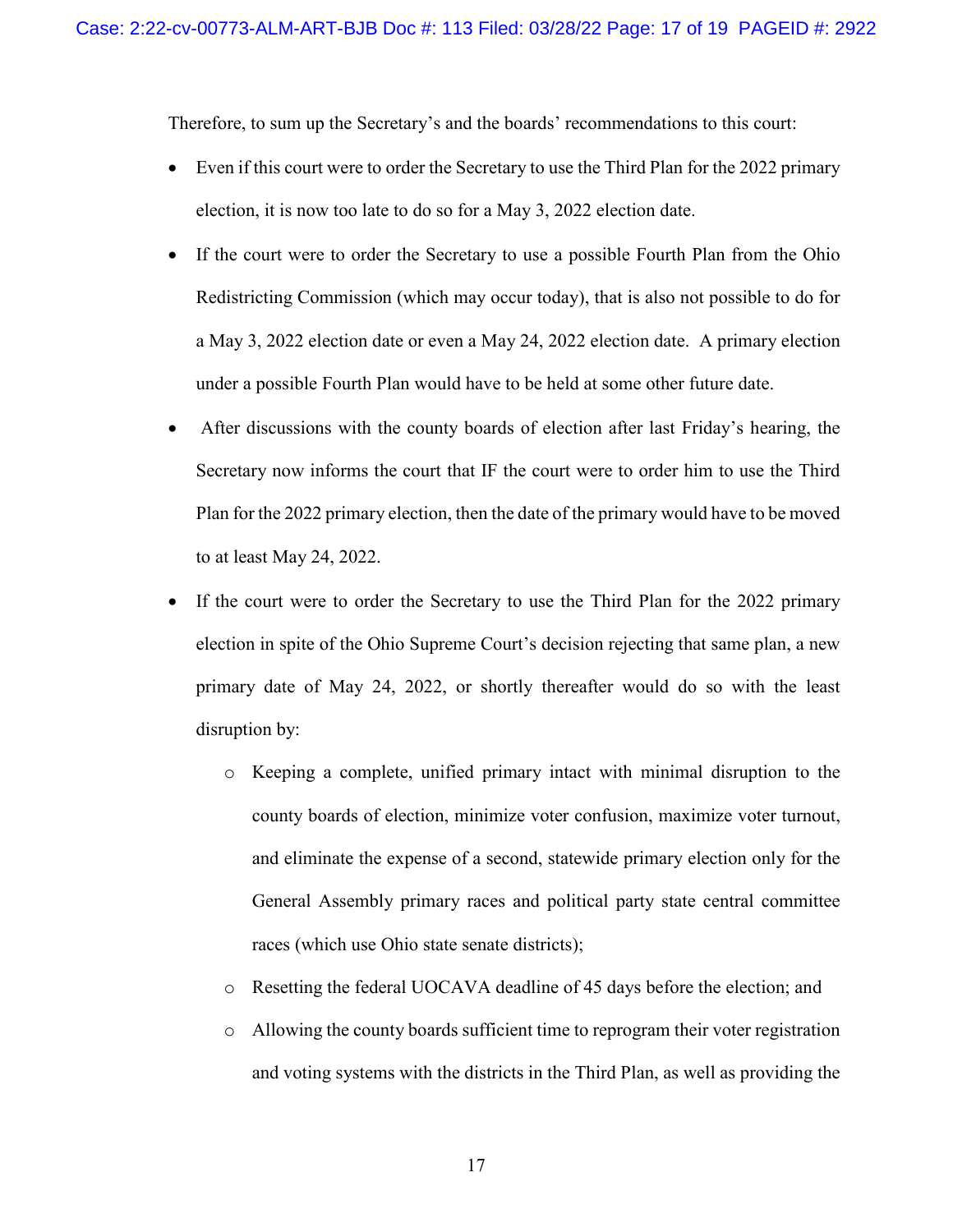time needed for the boards to test those systems for accuracy before the election; and,

o Allowing the county boards sufficient time to produce ballots with the General Assembly races on them;

Secretary LaRose stands ready to implement whatever orders this court deems fit. He simply asks that those orders account for the complexities and expense of Ohio being forced to conduct multiple primary elections and that they be realistic as to the time within which the work required to execute them must be done.

Respectfully submitted,

OHIO ATTORNEY GENERAL

*/s/ Jonathan D. Blanton* 

JONATHAN D. BLANTON (0070035) Deputy Attorney General JULIE M. PFEIFFER (0069762) *Counsel of Record*  MICHAEL A. WALTON (0092201) Assistant Attorneys General Constitutional Offices Section 30 E. Broad Street,  $16^{th}$  Floor Columbus, Ohio 43215 Tel: 614-466-2872 | Fax: 614-728-7592 Jonathan.Blanton@OhioAGO.gov Julie.Pfeiffer@OhioAGO.gov Michael.Walton@OhioAGO.gov

*Counsel for Defendant Frank LaRose*